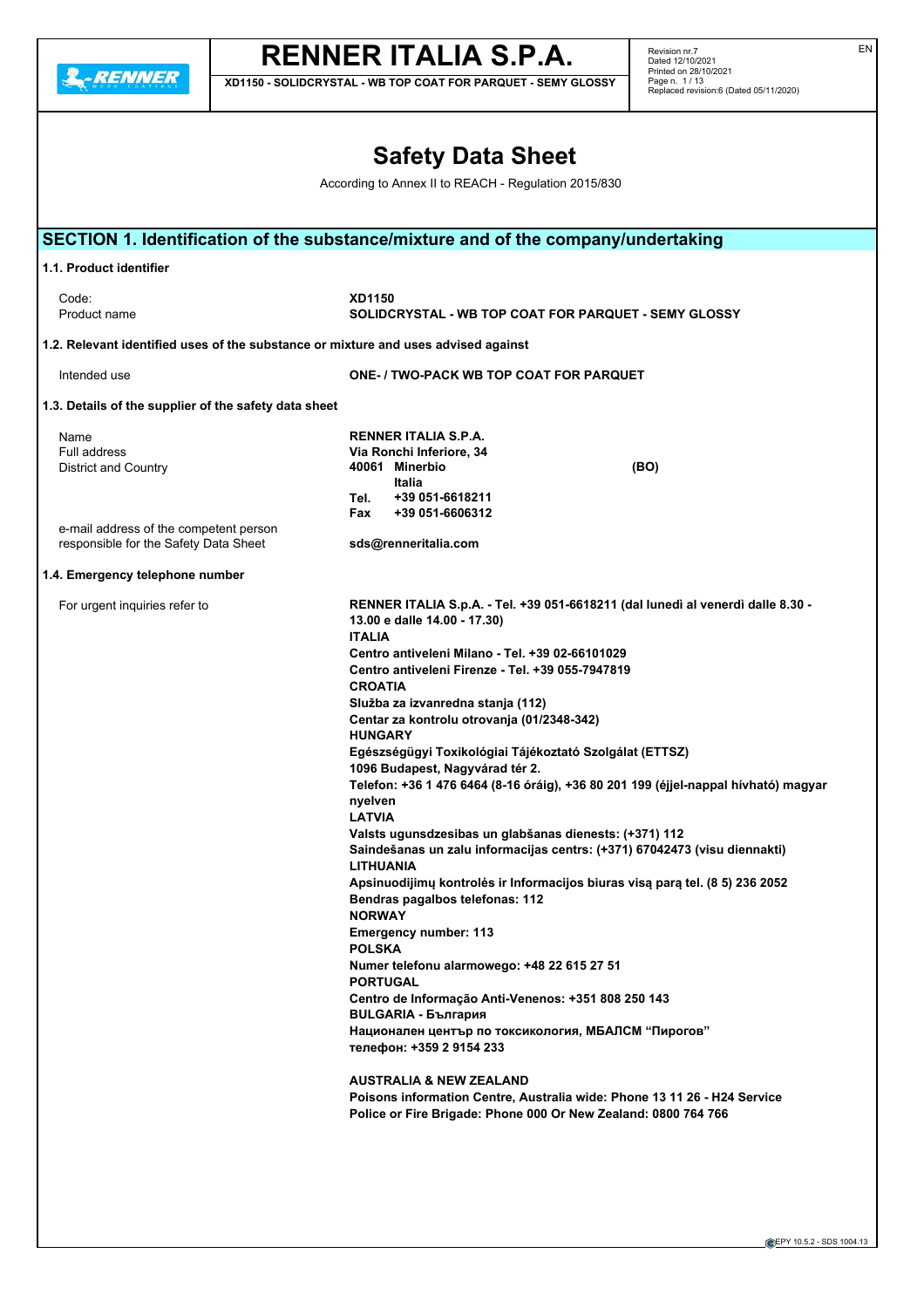

**XD1150 - SOLIDCRYSTAL - WB TOP COAT FOR PARQUET - SEMY GLOSSY**

# **SECTION 2. Hazards identification**

## **2.1. Classification of the substance or mixture**

The product is not classified as hazardous pursuant to the provisions set forth in EC Regulation 1272/2008 (CLP). However, since the product contains hazardous substances in concentrations such as to be declared in section no. 3, it requires a safety data sheet with appropriate information, compliant to (EU) Regulation 2015/830.

Hazard classification and indication:

# **2.2. Label elements**

Hazard labelling pursuant to EC Regulation 1272/2008 (CLP) and subsequent amendments and supplements.

| Hazard pictograms:                                               |                                                |                                                                                |                                                                                    |
|------------------------------------------------------------------|------------------------------------------------|--------------------------------------------------------------------------------|------------------------------------------------------------------------------------|
| Signal words:                                                    |                                                |                                                                                |                                                                                    |
| Hazard statements:<br><b>EUH210</b><br><b>EUH208</b>             | Contains:<br>May produce an allergic reaction. | Safety data sheet available on request.<br>methyl- 2H- isothiazol- 3-one (3:1) | Mixture of: 5-chloro-2-methyl-2h-isothiazol-3-one and 2-methyl-2h-isothiazol-3-one |
| Precautionary statements:                                        |                                                |                                                                                |                                                                                    |
| VOC (Directive 2004/42/EC) :<br>Two - pack performance coatings. |                                                |                                                                                |                                                                                    |
| VOC given in g/litre of product in a ready-to-use condition:     |                                                |                                                                                | 67,37                                                                              |
| Limit value:                                                     |                                                |                                                                                | 140,00                                                                             |
| - Catalysed with :                                               |                                                | 10.00%                                                                         | HARDENER FOR WATERBORNE COATINGS                                                   |

## **2.3. Other hazards**

On the basis of available data, the product does not contain any PBT or vPvB in percentage ≥ than 0,1%.

# **SECTION 3. Composition/information on ingredients**

## **3.2. Mixtures**

| Contains:                           |                                     |                                                                                                                                                                                 |  |  |  |  |  |
|-------------------------------------|-------------------------------------|---------------------------------------------------------------------------------------------------------------------------------------------------------------------------------|--|--|--|--|--|
| Identification                      | $x =$ Conc. %                       | Classification 1272/2008 (CLP)                                                                                                                                                  |  |  |  |  |  |
| DIPROPYLENE GLYCOL MONOMETHYL ETHER |                                     |                                                                                                                                                                                 |  |  |  |  |  |
| CAS                                 | $34590 - 94 - 8$ $2 \le x < 3$      | Substance with a community workplace exposure limit.                                                                                                                            |  |  |  |  |  |
| EC.                                 | 252-104-2                           |                                                                                                                                                                                 |  |  |  |  |  |
| <b>INDEX</b>                        |                                     |                                                                                                                                                                                 |  |  |  |  |  |
| Reg. no.                            | 01-2119450011-60-xxxx               |                                                                                                                                                                                 |  |  |  |  |  |
|                                     |                                     | Mixture of: 5-chloro-2-methyl-2h-isothiazol-3-one and 2-methyl-2h-isothiazol-3-one                                                                                              |  |  |  |  |  |
|                                     | methyl- 2H- isothiazol- 3-one (3:1) |                                                                                                                                                                                 |  |  |  |  |  |
| CAS.                                | $55965 - 84 - 9$ $0 \le x < 0.0015$ | Acute Tox. 2 H310, Acute Tox. 2 H330, Acute Tox. 3 H301, Skin Corr. 1B H314,<br>Eye Dam. 1 H318, Skin Sens. 1 H317, Aquatic Acute 1 H400 M=100,<br>Aquatic Chronic 1 H410 M=100 |  |  |  |  |  |
| EC.                                 | 911-418-6                           |                                                                                                                                                                                 |  |  |  |  |  |
| <i><b>INDEX</b></i>                 | 613-167-00-5                        |                                                                                                                                                                                 |  |  |  |  |  |
| Reg. no.                            | 01-2120764691-48-xxxx               |                                                                                                                                                                                 |  |  |  |  |  |

The full wording of hazard (H) phrases is given in section 16 of the sheet.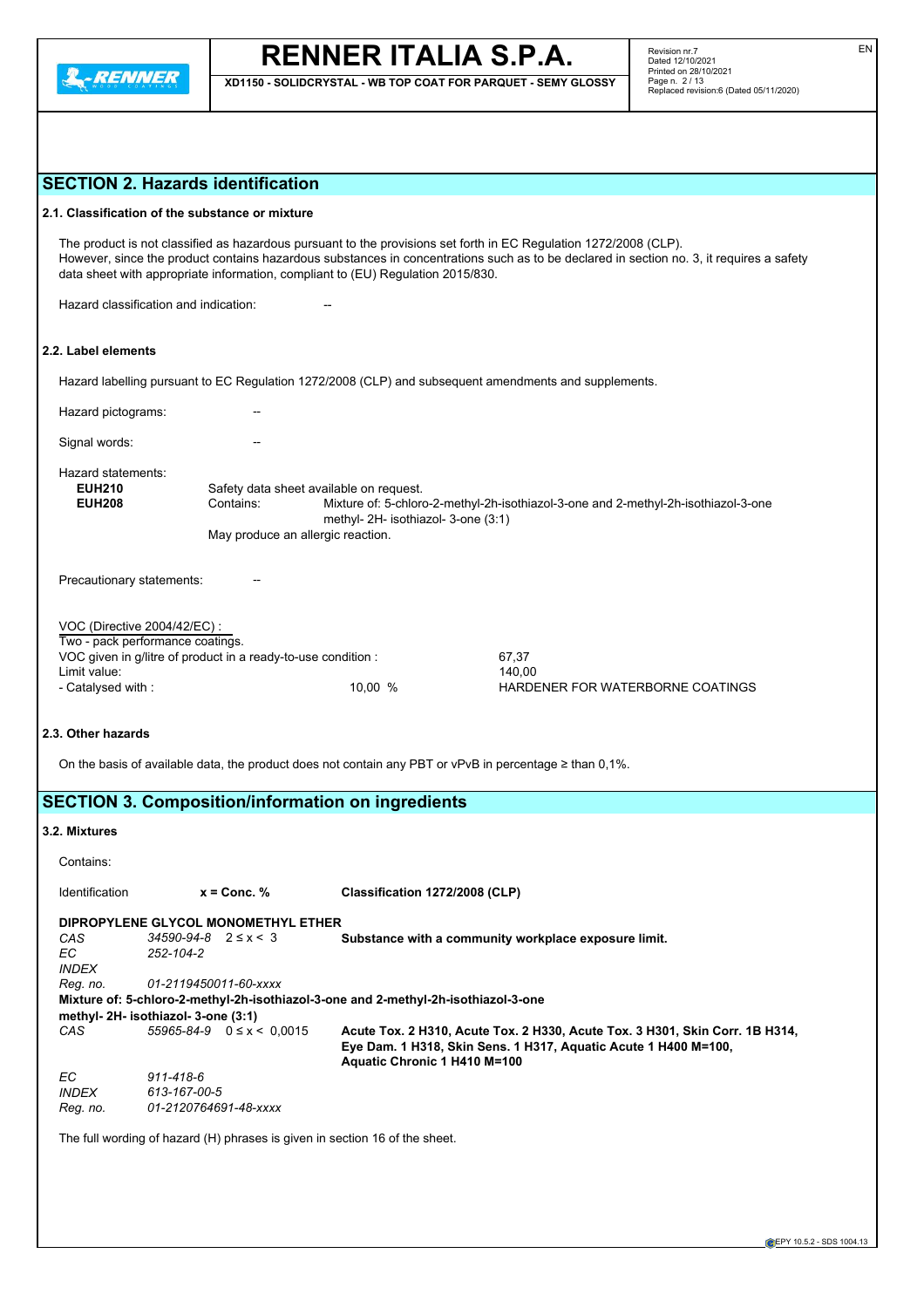

**XD1150 - SOLIDCRYSTAL - WB TOP COAT FOR PARQUET - SEMY GLOSSY**

# **SECTION 4. First aid measures**

#### **4.1. Description of first aid measures**

EYES: Remove contact lenses, if present. Wash immediately with plenty of water for at least 30-60 minutes, opening the eyelids fully. Get medical advice/attention.

SKIN: Remove contaminated clothing. Rinse skin with a shower immediately. Get medical advice/attention.

INGESTION: Have the subject drink as much water as possible. Get medical advice/attention. Do not induce vomiting unless explicitly authorised by a doctor.

INHALATION: Get medical advice/attention immediately. Remove victim to fresh air, away from the accident scene. If the subject stops breathing, administer artificial respiration. Take suitable precautions for rescue workers.

### **4.2. Most important symptoms and effects, both acute and delayed**

Specific information on symptoms and effects caused by the product are unknown.

#### **4.3. Indication of any immediate medical attention and special treatment needed**

Information not available

# **SECTION 5. Firefighting measures**

#### **5.1. Extinguishing media**

SUITABLE EXTINGUISHING EQUIPMENT The extinguishing equipment should be of the conventional kind: carbon dioxide, foam, powder and water spray. UNSUITABLE EXTINGUISHING EQUIPMENT None in particular.

#### **5.2. Special hazards arising from the substance or mixture**

HAZARDS CAUSED BY EXPOSURE IN THE EVENT OF FIRE Do not breathe combustion products.

#### **5.3. Advice for firefighters**

#### GENERAL INFORMATION

Use jets of water to cool the containers to prevent product decomposition and the development of substances potentially hazardous for health. Always wear full fire prevention gear. Collect extinguishing water to prevent it from draining into the sewer system. Dispose of contaminated water used for extinction and the remains of the fire according to applicable regulations. SPECIAL PROTECTIVE EQUIPMENT FOR FIRE-FIGHTERS Normal fire fighting clothing i.e. fire kit (BS EN 469), gloves (BS EN 659) and boots (HO specification A29 and A30) in combination with

self-contained open circuit positive pressure compressed air breathing apparatus (BS EN 137).

## **SECTION 6. Accidental release measures**

#### **6.1. Personal precautions, protective equipment and emergency procedures**

Block the leakage if there is no hazard.

Wear suitable protective equipment (including personal protective equipment referred to under Section 8 of the safety data sheet) to prevent any contamination of skin, eyes and personal clothing. These indications apply for both processing staff and those involved in emergency procedures.

#### **6.2. Environmental precautions**

The product must not penetrate into the sewer system or come into contact with surface water or ground water.

## **6.3. Methods and material for containment and cleaning up**

Collect the leaked product into a suitable container. Evaluate the compatibility of the container to be used, by checking section 10. Absorb the remainder with inert absorbent material.

Make sure the leakage site is well aired. Contaminated material should be disposed of in compliance with the provisions set forth in point 13.

## **6.4. Reference to other sections**

Any information on personal protection and disposal is given in sections 8 and 13.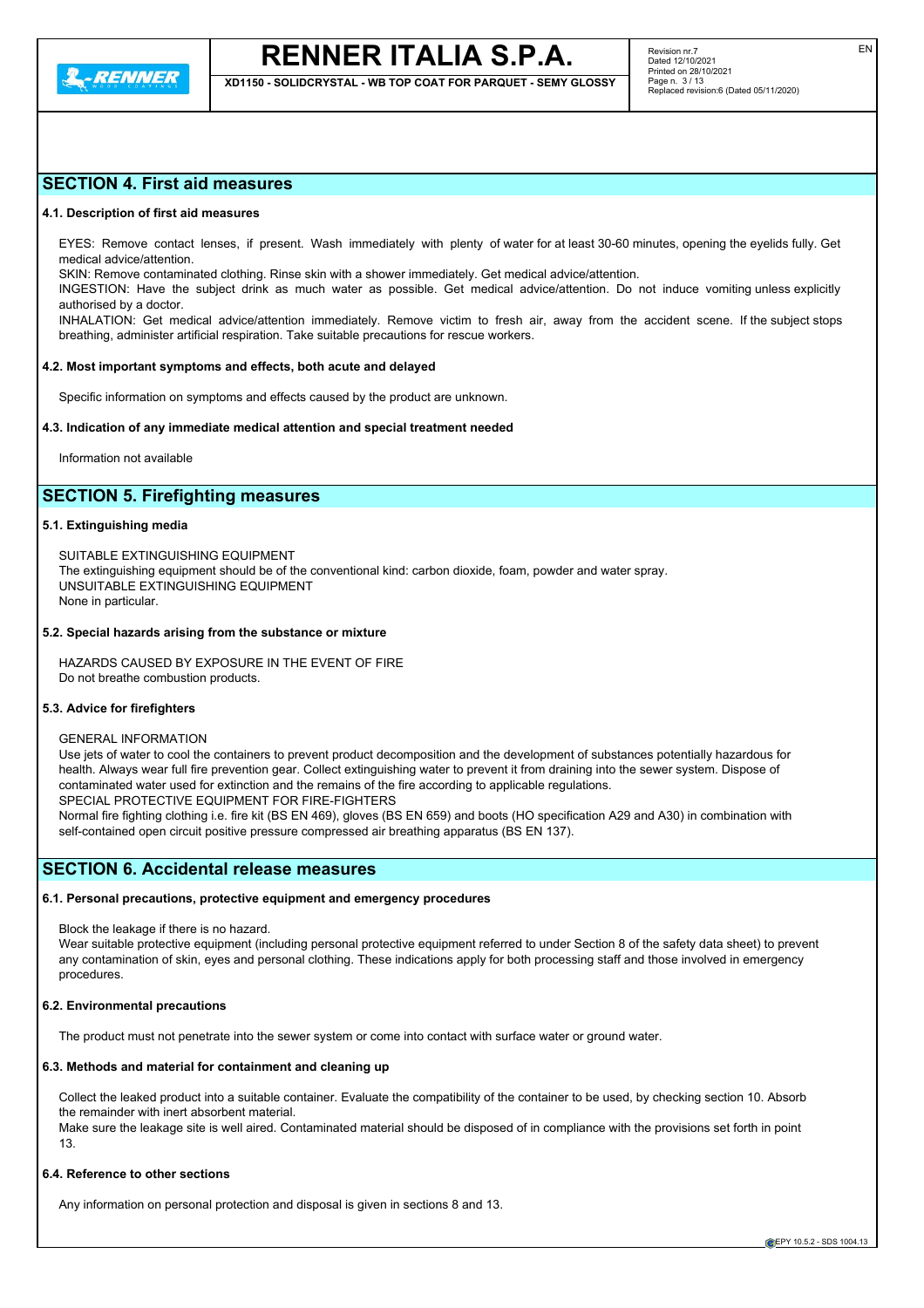**XD1150 - SOLIDCRYSTAL - WB TOP COAT FOR PARQUET - SEMY GLOSSY**

# **SECTION 7. Handling and storage**

### **7.1. Precautions for safe handling**

Before handling the product, consult all the other sections of this material safety data sheet. Avoid leakage of the product into the environment. Do not eat, drink or smoke during use. Remove any contaminated clothes and personal protective equipment before entering places in which people eat.

### **7.2. Conditions for safe storage, including any incompatibilities**

Store only in the original container. Store the containers sealed, in a well ventilated place, away from direct sunlight. Keep containers away from any incompatible materials, see section 10 for details.

### **7.3. Specific end use(s)**

Information not available

# **SECTION 8. Exposure controls/personal protection**

#### **8.1. Control parameters**

Regulatory References:

| <b>BGR</b> | България        | НАРЕДБА № 13 ОТ 30 ДЕКЕМВРИ 2003 Г. ЗА ЗАЩИТА НА РАБОТЕЩИТЕ ОТ РИСКОВЕ,<br>СВЪРЗАНИ С ЕКСПОЗИЦИЯ НА ХИМИЧНИ АГЕНТИ ПРИ РАБОТА (изм. ДВ. бр.5 от 17<br>Януари 2020г.)                                                                                                                                                                                                                                                                                                                                                                             |
|------------|-----------------|--------------------------------------------------------------------------------------------------------------------------------------------------------------------------------------------------------------------------------------------------------------------------------------------------------------------------------------------------------------------------------------------------------------------------------------------------------------------------------------------------------------------------------------------------|
| <b>CZE</b> | Česká Republika | Nařízení vlády č. 41/2020 Sb. Nařízení vlády, kterým se mění nařízení vlády č. 361/2007 Sb.,<br>kterým se stanoví podmínky ochrany zdraví při práci, ve znění pozdějších předpisů                                                                                                                                                                                                                                                                                                                                                                |
| DEU        | Deutschland     | Technischen Regeln für Gefahrstoffe (TRGS 900) - Liste der Arbeitsplatzgrenzwerte und<br>Kurzzeitwerte. MAK- und BAT-Werte-Liste 2020, Ständige Senatskommission zur Prüfung<br>gesundheitsschädlicher Arbeitsstoffe, Mitteilung 56                                                                                                                                                                                                                                                                                                              |
| <b>ESP</b> | España          | Límites de exposición profesional para agentes químicos en España 2019                                                                                                                                                                                                                                                                                                                                                                                                                                                                           |
| <b>EST</b> | Eesti           | Ohtlike kemikaalide ja neid sisaldavate materjalide kasutamise töötervishoiu ja tööohutuse<br>nõuded ning töökeskkonna keemiliste ohutegurite piirnormid [RT I, 17.10.2019, 1 - jõust.<br>17.01.2020]                                                                                                                                                                                                                                                                                                                                            |
| <b>FRA</b> | France          | Valeurs limites d'exposition professionnelle aux agents chimiques en France. ED 984 - INRS                                                                                                                                                                                                                                                                                                                                                                                                                                                       |
| <b>GRC</b> | Ελλάδα          | Π.Δ. 26/2020 (ΦΕΚ 50/Α` 6.3.2020) Εναρμόνιση της ελληνικής νομοθεσίας προς τις διατάξεις των<br>οδηγιών 2017/2398/EE, 2019/130/EE και 2019/983/EE «για την τροποποίηση της οδηγίας<br>2004/37/ΕΚ "σχετικά με την προστασία των εργαζομένων από τους κινδύνους που συνδέονται με<br>την έκθεση σε καρκινογόνους ή μεταλλαξιγόνους παράγοντες κατά την εργασία"»                                                                                                                                                                                   |
| <b>HUN</b> | Magyarország    | Az innovációért és technológiáért felelős miniszter 5/2020. (II. 6.) ITM rendelete a kémiai kóroki<br>tényezők hatásának kitett munkavállalók egészségének és biztonságának védelméről                                                                                                                                                                                                                                                                                                                                                           |
| <b>HRV</b> | Hrvatska        | Pravilnik o izmjenama i dopunama Pravilnika o zaštiti radnika od izloženosti opasnimkemikalijama<br>na radu, graničnim vrijednostima izloženosti i biološkim graničnim vrijednostima (NN 1/2021)                                                                                                                                                                                                                                                                                                                                                 |
| <b>ITA</b> | Italia          | Decreto Legislativo 9 Aprile 2008, n.81                                                                                                                                                                                                                                                                                                                                                                                                                                                                                                          |
| LTU        | Lietuva         | Lietuvos higienos norma HN 23:2011 "Cheminių medžiagų profesinio poveikio ribiniai dydžiai:<br>Matavimo ir poveikio vertinimo bendrieji reikalavimai" (jsakymo nauja redakcija nuo 2018 08 21<br>pagal LR SAM ir LR SADM 2018 06 12 įsakymą Nr. V-695/A1-272)                                                                                                                                                                                                                                                                                    |
| <b>LVA</b> | Latvija         | Grozījumi Ministru kabineta 2007. gada 15. maija noteikumos Nr. 325 "Darba aizsardzības<br>prasības saskarē ar ķīmiskajām vielām darba vietās" (prot. Nr. 32 18. §; prot. Nr. 1 22. §)                                                                                                                                                                                                                                                                                                                                                           |
| <b>NOR</b> | Norge           | Forskrift om endring i forskrift om tiltaksverdier og grenseverdier for fysiske og kjemiske faktorer i<br>arbeidsmiljøet samt smitterisikogrupper for biologiske faktorer (forskrift om tiltaks- og<br>grenseverdier), 21. august 2018 nr. 1255                                                                                                                                                                                                                                                                                                  |
| <b>NLD</b> | Nederland       | Arbeidsomstandighedenregeling. Lijst van wettelijke grenswaarden op grond van de artikelen 4.3,<br>eerste lid, en 4.16, eerste lid, van het Arbeidsomstandighedenbesluit                                                                                                                                                                                                                                                                                                                                                                         |
| <b>PRT</b> | Portugal        | Decreto-Lei n.º 1/2021 de 6 de janeiro, valores-limite de exposição profissional indicativos para os<br>agentes químicos. Decreto-Lei n.º 35/2020 de 13 de julho, proteção dos trabalhadores contra os<br>riscos ligados à exposição durante o trabalho a agentes cancerígenos ou mutagénicos                                                                                                                                                                                                                                                    |
| <b>POL</b> | Polska          | Rozporządzenie Ministra Rodziny, Pracy i Polityki Społecznej z dnia 12 czerwca 2018 r. w<br>sprawie najwyższych dopuszczalnych stężeń i natężeń czynników szkodliwych dla zdrowia w<br>środowisku pracy                                                                                                                                                                                                                                                                                                                                          |
| ROU        | România         | Hotararea 157/2020 pentru modificarea Hotărârii Guvernului nr. 1.218/2006 privind stabilirea<br>cerințelor minime de securitate și sănătate în muncă pentru asigurarea protecției lucrătorilor<br>împotriva riscurilor legate de prezența agenților chimici, precum și pentru modificarea și<br>completarea Hotărârii Guvernului nr. 1.093/2006 privind stabilirea cerințelor minime de securitate<br>și sănătate pentru protecția lucrătorilor împotriva riscurilor legate de expunerea la agenți<br>cancerigeni sau mutageni la locul de muncă |
| <b>SVK</b> | Slovensko       | NARIADENIE VLÁDY Slovenskej republiky z 12. augusta 2020, ktorým sa mení a dopĺňa                                                                                                                                                                                                                                                                                                                                                                                                                                                                |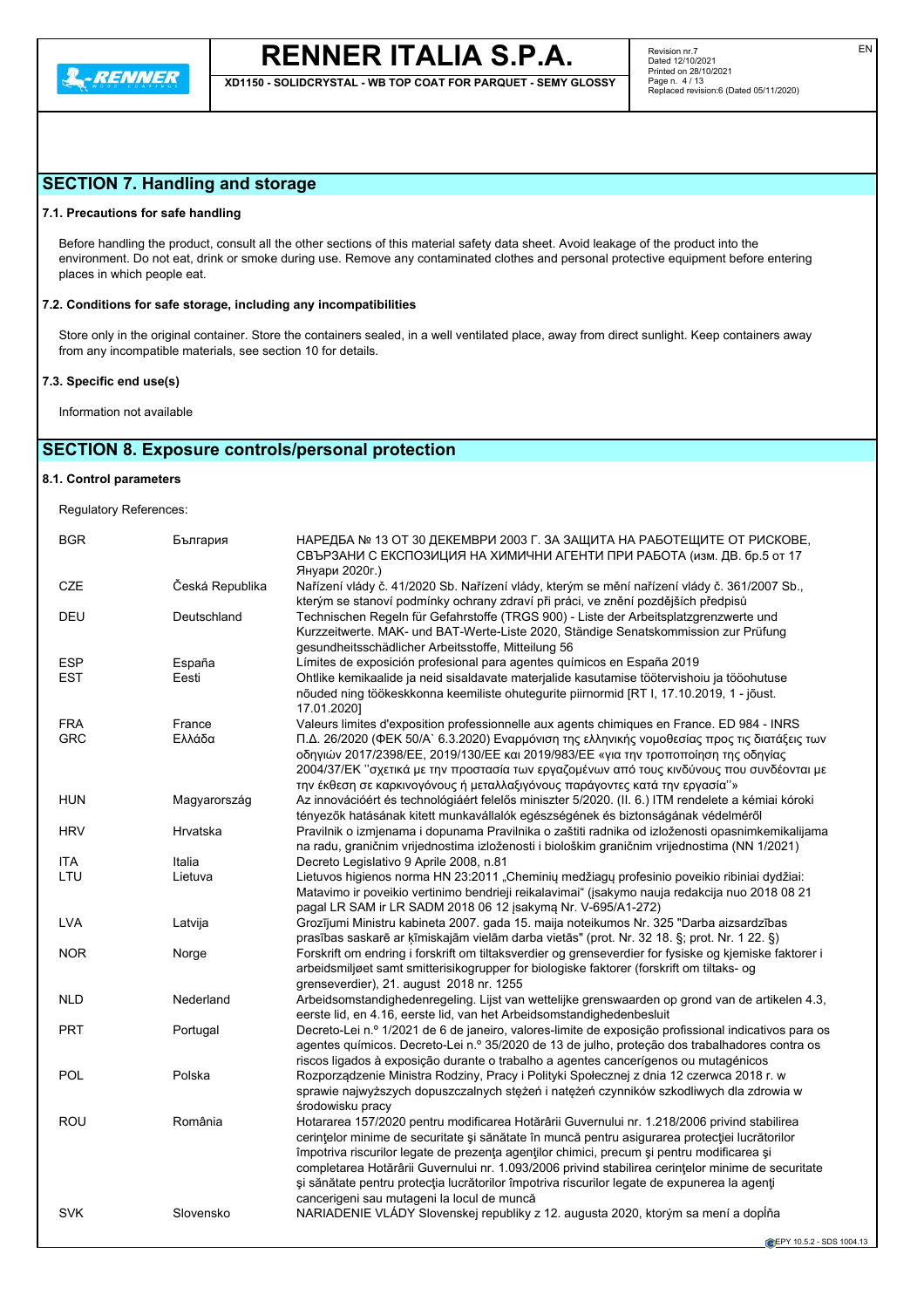**Threshold Limit Value**

# **RENNER ITALIA S.P.A.**

**XD1150 - SOLIDCRYSTAL - WB TOP COAT FOR PARQUET - SEMY GLOSSY**

Revision nr.7 Dated 12/10/2021 Printed on 28/10/2021 Page n. 5 / 13 Replaced revision:6 (Dated 05/11/2020)

## **SECTION 8. Exposure controls/personal protection** ... / >>

|            |                  | nariadenie vlády Slovenskej republiky č. 356/2006 Z. z. o ochrane zdravia zamestnancov pred<br>rizikami súvisiacimi s expozíciou karcinogénnym a mutagénnym faktorom pri práci v znení<br>neskorších predpisov                                                          |
|------------|------------------|-------------------------------------------------------------------------------------------------------------------------------------------------------------------------------------------------------------------------------------------------------------------------|
| <b>SVN</b> | Slovenija        | Pravilnik o varovanju delavcev pred tveganji zaradi izpostavljenosti kemičnim snovem pri delu<br>(Uradni list RS, št. 100/01, 39/05, 53/07, 102/10, 43/11 - ZVZD-1, 38/15, 78/18 in 78/19)                                                                              |
| <b>TUR</b> | Türkiye          | Kimyasal Maddelerle Çalışmalarda Sağlık ve Güvenlik Önlemleri Hakkında Yönetmelik<br>12.08.2013 / 28733                                                                                                                                                                 |
| <b>GBR</b> | United Kingdom   | EH40/2005 Workplace exposure limits (Fourth Edition 2020)                                                                                                                                                                                                               |
| EU         | OFI FU           | Directive (EU) 2019/1831; Directive (EU) 2019/130; Directive (EU) 2019/983; Directive (EU)<br>2017/2398; Directive (EU) 2017/164; Directive 2009/161/EU; Directive 2006/15/EC; Directive<br>2004/37/EC: Directive 2000/39/EC: Directive 98/24/EC: Directive 91/322/EEC. |
|            | <b>TLV-ACGIH</b> | ACGIH 2020                                                                                                                                                                                                                                                              |

# **DIPROPYLENE GLYCOL MONOMETHYL ETHER**

| Type                                           | Country    | TWA/8h               |          | STEL/15min |            |                           | Remarks / Observations |         |          |
|------------------------------------------------|------------|----------------------|----------|------------|------------|---------------------------|------------------------|---------|----------|
|                                                |            | mg/m3                | ppm      | mq/m3      | ppm        |                           |                        |         |          |
| <b>TLV</b>                                     | <b>BGR</b> | 308                  | 50       |            |            | <b>SKIN</b>               |                        |         |          |
| <b>TLV</b>                                     | <b>CZE</b> | 270                  | 43,74    | 550        | 89,1       | <b>SKIN</b>               |                        |         |          |
| <b>AGW</b>                                     | <b>DEU</b> | 310                  | 50       | 310        | 50         |                           |                        |         |          |
| <b>MAK</b>                                     | DEU        | 310                  | 50       | 310        | 50         |                           |                        |         |          |
| <b>VLA</b>                                     | <b>ESP</b> | 308                  | 50       |            |            | <b>SKIN</b>               |                        |         |          |
| <b>TLV</b>                                     | <b>EST</b> | 308                  | 50       |            |            | <b>SKIN</b>               |                        |         |          |
| <b>VLEP</b>                                    | <b>FRA</b> | 308                  | 50       |            |            | <b>SKIN</b>               |                        |         |          |
| <b>TLV</b>                                     | <b>GRC</b> | 600                  | 100      | 900        | 150        |                           |                        |         |          |
| <b>AK</b>                                      | <b>HUN</b> | 308                  |          |            |            |                           |                        |         |          |
| <b>GVI/KGVI</b>                                | <b>HRV</b> | 308                  | 50       |            |            | <b>SKIN</b>               |                        |         |          |
| <b>VLEP</b>                                    | <b>ITA</b> | 308                  | 50       |            |            | <b>SKIN</b>               |                        |         |          |
| <b>RD</b>                                      | LTU        | 300                  | 50       | 450        | 75         | <b>SKIN</b>               |                        |         |          |
| <b>RV</b>                                      | LVA        | 308                  | 50       |            |            | <b>SKIN</b>               |                        |         |          |
| <b>TLV</b>                                     | <b>NOR</b> | 300                  | 50       |            |            | <b>SKIN</b>               |                        |         |          |
| <b>TGG</b>                                     | <b>NLD</b> | 300                  |          |            |            |                           |                        |         |          |
| <b>VLE</b>                                     | <b>PRT</b> | 308                  | 50       |            |            | <b>SKIN</b>               |                        |         |          |
| NDS/NDSCh                                      | POL        | 240                  |          | 480        |            | <b>SKIN</b>               |                        |         |          |
| <b>TLV</b>                                     | ROU        | 308                  | 50       |            |            | <b>SKIN</b>               |                        |         |          |
| <b>NPEL</b>                                    | <b>SVK</b> | 308                  | 50       |            |            | <b>SKIN</b>               |                        |         |          |
| <b>MV</b>                                      | SVN        | 308                  | 50       |            |            | <b>SKIN</b>               |                        |         |          |
| <b>ESD</b>                                     | <b>TUR</b> | 308                  | 50       |            |            | <b>SKIN</b>               |                        |         |          |
| <b>WEL</b>                                     | <b>GBR</b> | 308                  | 50       |            |            | <b>SKIN</b>               |                        |         |          |
| OEL                                            | EU         | 308                  | 50       |            |            | <b>SKIN</b>               |                        |         |          |
| <b>TLV-ACGIH</b>                               |            | 606                  | 100      | 909        | 150        | <b>SKIN</b>               |                        |         |          |
| Predicted no-effect concentration - PNEC       |            |                      |          |            |            |                           |                        |         |          |
| Normal value in fresh water                    |            |                      |          |            |            |                           | 19                     | mg/l    |          |
| Normal value in marine water                   |            |                      |          |            |            |                           | 1,9                    | mg/l    |          |
| Normal value for fresh water sediment          |            |                      |          |            |            |                           | 70,2                   | mg/kg   |          |
| Normal value for marine water sediment         |            |                      |          |            |            |                           | 7,02                   | mg/kg   |          |
| Normal value for water, intermittent release   |            |                      |          |            |            |                           | 190                    | mg/l    |          |
| Normal value of STP microorganisms             |            |                      |          |            |            |                           | 4168                   | mg/l    |          |
| Normal value for the terrestrial compartment   |            |                      |          |            |            |                           | 2,74                   | mg/kg   |          |
| Health - Derived no-effect level - DNEL / DMEL |            |                      |          |            |            |                           |                        |         |          |
|                                                |            | Effects on consumers |          |            |            | <b>Effects on workers</b> |                        |         |          |
| Route of exposure                              | Acute      | Acute                |          | Chronic    | Chronic    | Acute                     | Acute                  | Chronic | Chronic  |
|                                                | local      |                      | systemic | local      | systemic   | local                     | systemic               | local   | systemic |
| Oral                                           |            |                      |          |            | 36         |                           |                        |         |          |
|                                                |            |                      |          |            | mg/kg bw/d |                           |                        |         |          |
| Inhalation                                     |            |                      |          |            | 32,2       |                           |                        |         | 308      |
|                                                |            |                      |          |            | mg/m3      |                           |                        |         | mg/m3    |
| Skin                                           |            |                      |          |            | 121        |                           |                        |         | 283      |
|                                                |            |                      |          |            | mg/kg bw/d |                           |                        |         | mg/kg    |
|                                                |            |                      |          |            |            |                           |                        |         | bw/d     |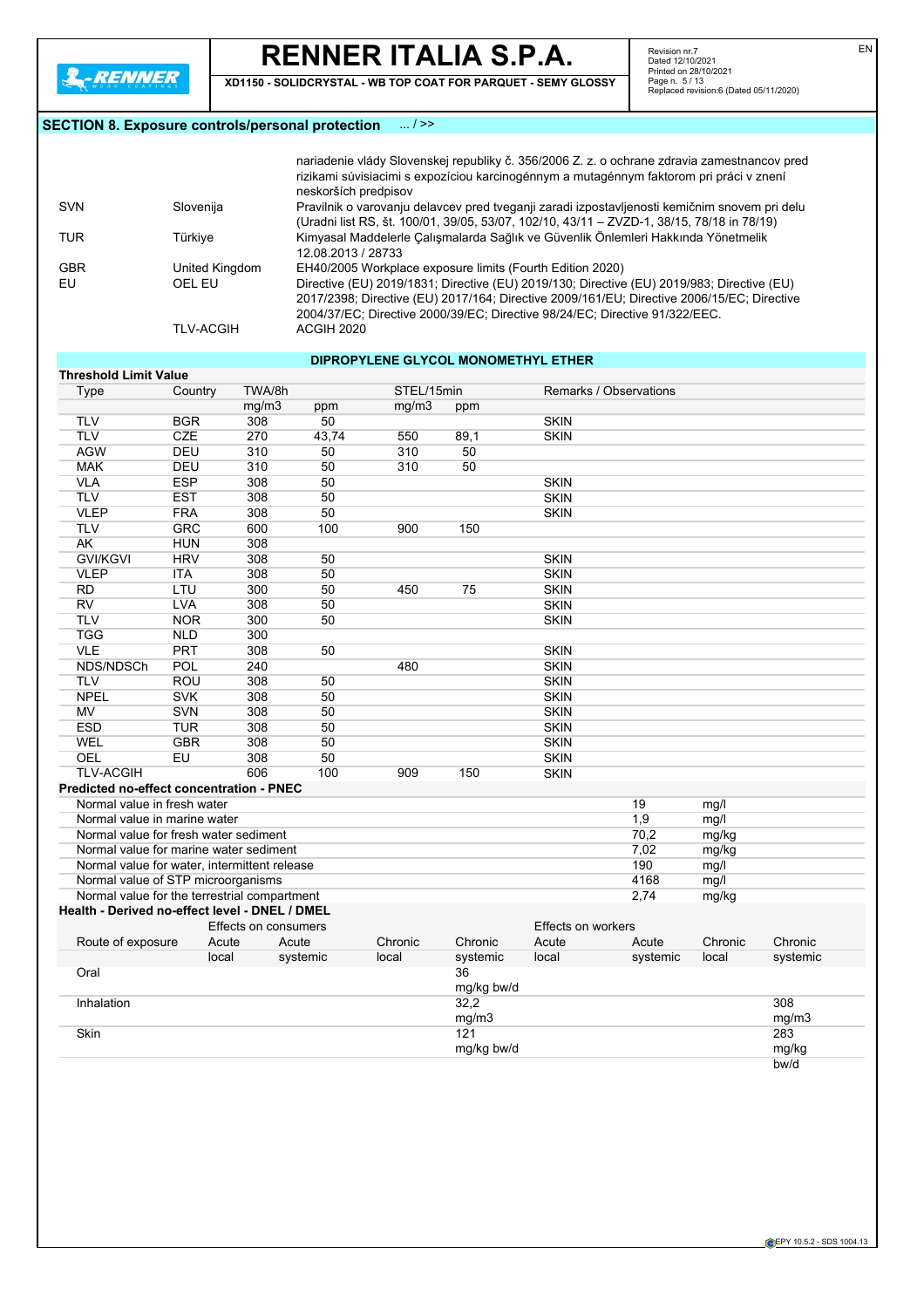

**XD1150 - SOLIDCRYSTAL - WB TOP COAT FOR PARQUET - SEMY GLOSSY**

Revision nr.7 Dated 12/10/2021 Printed on 28/10/2021 Page n. 6 / 13 Replaced revision:6 (Dated 05/11/2020) EN

#### **SECTION 8. Exposure controls/personal protection** ... / >>

#### **Mixture of: 5-chloro-2-methyl-2h-isothiazol-3-one and 2-methyl-2h-isothiazol-3-onemethyl- 2H- isothiazol-3-one (3:1)**

#### **Threshold Limit Value**

| Type                                            | Country    | TWA/8h               |            | STEL/15min |            | Remarks / Observations |          |         |          |
|-------------------------------------------------|------------|----------------------|------------|------------|------------|------------------------|----------|---------|----------|
|                                                 |            | mg/m3                | ppm        | mg/m3      | ppm        |                        |          |         |          |
| AGW                                             | <b>DEU</b> | 0,2                  |            |            |            |                        |          |         |          |
| MV                                              | <b>SVN</b> | 0,05                 |            |            |            |                        |          |         |          |
| <b>Predicted no-effect concentration - PNEC</b> |            |                      |            |            |            |                        |          |         |          |
| Normal value in fresh water                     |            |                      |            |            |            |                        | 0.00339  | mg/l    |          |
| Normal value in marine water                    |            |                      |            |            |            |                        | 0,00339  | mg/l    |          |
| Normal value for fresh water sediment           |            |                      |            |            |            |                        | 0,027    | mg/kg   |          |
| Normal value for marine water sediment          |            |                      |            |            |            |                        | 0.027    | mg/kg   |          |
| Normal value for water, intermittent release    |            |                      |            |            |            |                        | 0,00339  | mg/l    |          |
| Normal value of STP microorganisms              |            |                      |            |            |            | 0,23                   | mg/l     |         |          |
| Normal value for the terrestrial compartment    |            |                      |            |            |            |                        | 0,01     | mg/kg   |          |
| Health - Derived no-effect level - DNEL / DMEL  |            |                      |            |            |            |                        |          |         |          |
|                                                 |            | Effects on consumers |            |            |            | Effects on workers     |          |         |          |
| Route of exposure                               | Acute      | Acute                |            | Chronic    | Chronic    | Acute                  | Acute    | Chronic | Chronic  |
|                                                 | local      |                      | systemic   | local      | systemic   | local                  | systemic | local   | systemic |
| Oral                                            |            | 0,11                 |            |            | 0.09       |                        |          |         |          |
|                                                 |            |                      | mg/kg bw/d |            | mg/kg bw/d |                        |          |         |          |
| Inhalation                                      | 0,02       |                      |            | 0,04       |            | 0,04                   |          | 0,02    |          |
|                                                 | mg/m3      |                      |            | mg/m3      |            | mg/m3                  |          | mg/m3   |          |

|                                                       |                                               |                      |         | DIETHYLENE GLYCOL MONOETHYL ETHER |                    |          |         |          |  |
|-------------------------------------------------------|-----------------------------------------------|----------------------|---------|-----------------------------------|--------------------|----------|---------|----------|--|
| <b>Predicted no-effect concentration - PNEC</b>       |                                               |                      |         |                                   |                    |          |         |          |  |
| Normal value in fresh water                           |                                               |                      |         |                                   |                    | 1,98     | mg/l    |          |  |
|                                                       | Normal value in marine water<br>0,198<br>mg/l |                      |         |                                   |                    |          |         |          |  |
| Normal value for fresh water sediment                 |                                               |                      |         |                                   |                    | 7,32     | mg/kg   |          |  |
| Normal value for marine water sediment                |                                               |                      |         |                                   |                    | 0.732    | mg/kg   |          |  |
| Normal value of STP microorganisms                    |                                               |                      |         |                                   |                    | 500      | mg/l    |          |  |
| Normal value for the food chain (secondary poisoning) |                                               |                      |         |                                   |                    | 444      | mg/kg   |          |  |
| Normal value for the terrestrial compartment          |                                               |                      |         |                                   |                    | 0,34     | mg/kg/d |          |  |
| Health - Derived no-effect level - DNEL / DMEL        |                                               |                      |         |                                   |                    |          |         |          |  |
|                                                       |                                               | Effects on consumers |         |                                   | Effects on workers |          |         |          |  |
| Route of exposure                                     | Acute                                         | Acute                | Chronic | Chronic                           | Acute              | Acute    | Chronic | Chronic  |  |
|                                                       | local                                         | systemic             | local   | systemic                          | local              | systemic | local   | systemic |  |
| Oral                                                  |                                               |                      |         | 50                                |                    |          |         |          |  |
|                                                       |                                               |                      |         | mg/kg bw/d                        |                    |          |         |          |  |
| Inhalation                                            |                                               |                      | 18      | 37                                |                    |          | 30      | 61       |  |
|                                                       |                                               |                      | mg/m3   | mg/m3                             |                    |          | mg/m3   | mg/m3    |  |
| Skin                                                  |                                               |                      |         | 25                                |                    |          |         | 83       |  |
|                                                       |                                               |                      |         | mg/kg bw/d                        |                    |          |         | mg/kg    |  |
|                                                       |                                               |                      |         |                                   |                    |          |         | bw/d     |  |

Legend:

(C) = CEILING ; INHAL = Inhalable Fraction ; RESP = Respirable Fraction ; THORA = Thoracic Fraction.

VND = hazard identified but no DNEL/PNEC available ; NEA = no exposure expected ; NPI = no hazard identified.

### **8.2. Exposure controls**

As the use of adequate technical equipment must always take priority over personal protective equipment, make sure that the workplace is well aired through effective local aspiration.

When choosing personal protective equipment, ask your chemical substance supplier for advice.

Personal protective equipment must be CE marked, showing that it complies with applicable standards.

HAND PROTECTION

Protect hands with category III work gloves (see standard EN 374).

The following should be considered when choosing work glove material: compatibility, degradation, failure time and permeability.

The work gloves' resistance to chemical agents should be checked before use, as it can be unpredictable. The gloves' wear time depends on the duration and type of use.

SKIN PROTECTION

Wear category I professional long-sleeved overalls and safety footwear (see Regulation 2016/425 and standard EN ISO 20344). Wash body with soap and water after removing protective clothing.

EYE PROTECTION

Wear airtight protective goggles (see standard EN 166).

RESPIRATORY PROTECTION

If the threshold value (e.g. TLV-TWA) is exceeded for the substance or one of the substances present in the product, use a mask with a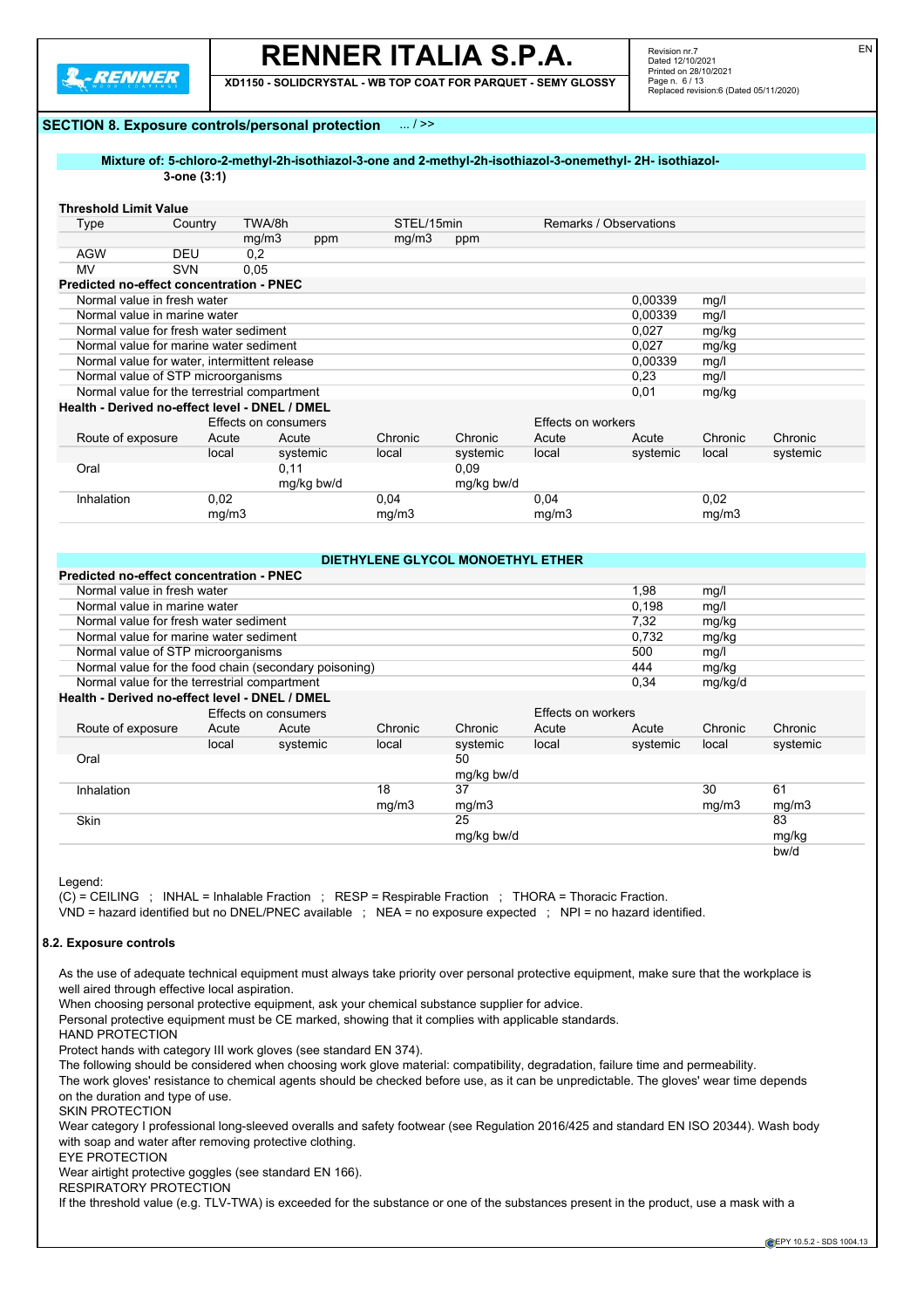

**XD1150 - SOLIDCRYSTAL - WB TOP COAT FOR PARQUET - SEMY GLOSSY**

### **SECTION 8. Exposure controls/personal protection** ... / >>

type A filter whose class (1, 2 or 3) must be chosen according to the limit of use concentration. (see standard EN 14387). In the presence of gases or vapours of various kinds and/or gases or vapours containing particulate (aerosol sprays, fumes, mists, etc.) combined filters are required.Respiratory protection devices must be used if the technical measures adopted are not suitable for restricting the worker's exposure to the threshold values considered. The protection provided by masks is in any case limited.

If the substance considered is odourless or its olfactory threshold is higher than the corresponding TLV-TWA and in the case of an emergency, wear open-circuit compressed air breathing apparatus (in compliance with standard EN 137) or external air-intake breathing apparatus (in compliance with standard EN 138). For a correct choice of respiratory protection device, see standard EN 529.

#### ENVIRONMENTAL EXPOSURE CONTROLS

The emissions generated by manufacturing processes, including those generated by ventilation equipment, should be checked to ensure compliance with environmental standards.

# **SECTION 9. Physical and chemical properties**

NOTE: Determination of the flash point may be NA (not applicable), the product being non flammable.

#### **9.1. Information on basic physical and chemical properties**

| <b>Properties</b>                      | Value                     | <b>Information</b> |
|----------------------------------------|---------------------------|--------------------|
| Appearance                             | liquid                    |                    |
| Colour                                 | transparent               |                    |
| Odour                                  | almost odourless          |                    |
| Odour threshold                        | Not available             |                    |
| pH                                     | 7,5                       |                    |
| Melting point / freezing point         | Not available             |                    |
| Initial boiling point                  | Not available             |                    |
| Boiling range                          | Not available             |                    |
| Flash point<br>$\geq$                  | 60<br>°C                  |                    |
| <b>Evaporation Rate</b>                | Not available             |                    |
| Flammability of solids and gases       | Not available             |                    |
| Lower inflammability limit             | Not available             |                    |
| Upper inflammability limit             | Not available             |                    |
| Lower explosive limit                  | Not available             |                    |
| Upper explosive limit                  | Not available             |                    |
| Vapour pressure                        | Not available             |                    |
| Vapour density                         | Not available             |                    |
| Relative density                       | 1,04                      |                    |
| Solubility                             | soluble in water          |                    |
| Partition coefficient: n-octanol/water | Not available             |                    |
| Auto-ignition temperature              | Not available             |                    |
| Decomposition temperature              | Not available             |                    |
| Viscosity                              | Not available             |                    |
| <b>Explosive properties</b>            | Not available             |                    |
| Oxidising properties                   | Not available             |                    |
| 9.2. Other information                 |                           |                    |
| Total solids (250°C / 482°F)           | 27,35 %                   |                    |
| VOC (Directive 2004/42/EC):            | 7,00 % - 72,82<br>q/litre |                    |
| VOC (volatile carbon) :                | 3,87 % - 40,20<br>q/litre |                    |
|                                        |                           |                    |

## **SECTION 10. Stability and reactivity**

#### **10.1. Reactivity**

There are no particular risks of reaction with other substances in normal conditions of use.

DIPROPYLENE GLYCOL MONOMETHYL ETHER Forms peroxides with: air.

## **10.2. Chemical stability**

The product is stable in normal conditions of use and storage.

#### **10.3. Possibility of hazardous reactions**

No hazardous reactions are foreseeable in normal conditions of use and storage.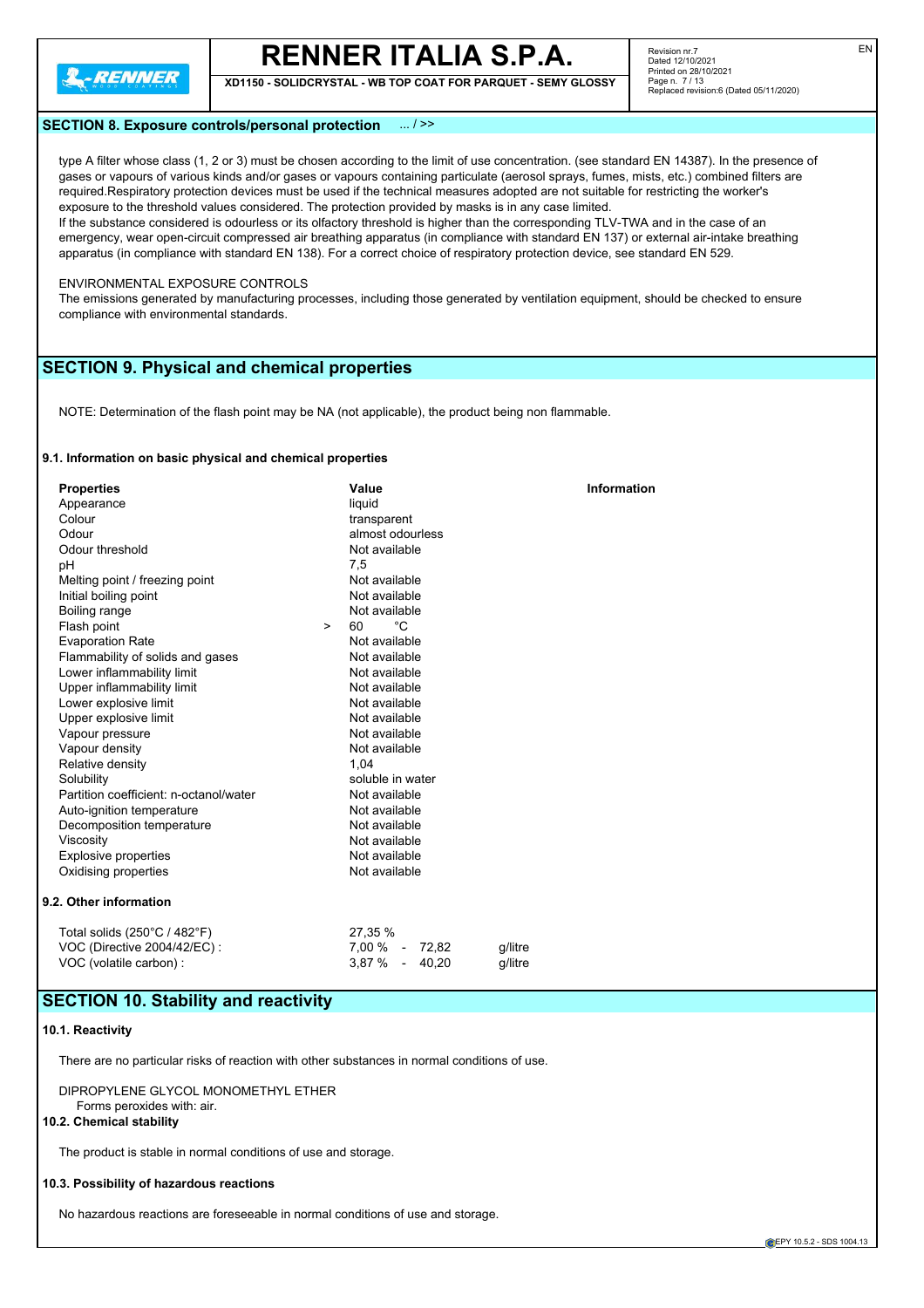

**XD1150 - SOLIDCRYSTAL - WB TOP COAT FOR PARQUET - SEMY GLOSSY**

Revision nr.7 Dated 12/10/2021 Printed on 28/10/2021 Page n. 8 / 13 Replaced revision:6 (Dated 05/11/2020)

### **SECTION 10. Stability and reactivity** ... / >>

DIPROPYLENE GLYCOL MONOMETHYL ETHER May react violently with: strong oxidising agents. DIETHYLENE GLYCOL MONOETHYL ETHER DIETHYLENE GLYCOL MONOETHYL ETHER - it can form explosive mix with air in presence of high temperature (T> 94°C)

#### **10.4. Conditions to avoid**

None in particular. However the usual precautions used for chemical products should be respected.

DIPROPYLENE GLYCOL MONOMETHYL ETHER Avoid exposure to: sources of heat.Possibility of explosion.

## **10.5. Incompatible materials**

Information not available

#### **10.6. Hazardous decomposition products**

Information not available

# **SECTION 11. Toxicological information**

In the absence of experimental data for the product itself, health hazards are evaluated according to the properties of the substances it contains, using the criteria specified in the applicable regulation for classification. It is therefore necessary to take into account the concentration of the individual hazardous substances indicated in section 3, to evaluate the toxicological effects of exposure to the product.

#### **11.1. Information on toxicological effects**

Metabolism, toxicokinetics, mechanism of action and other information

Information not available

Information on likely routes of exposure

Information not available

Delayed and immediate effects as well as chronic effects from short and long-term exposure

Information not available

Interactive effects

Information not available

#### ACUTE TOXICITY

ATE (Inhalation) of the mixture: Not classified (no significant component) ATE (Oral) of the mixture: Not classified (no significant component) ATE (Dermal) of the mixture:  $\blacksquare$  Not classified (no significant component)

| DIPROPYLENE GLYCOL MONOMETHYL ETHER                                                                                       |                  |
|---------------------------------------------------------------------------------------------------------------------------|------------------|
| LD50 (Oral)                                                                                                               | > 5000 mg/kg     |
| LD50 (Dermal)                                                                                                             | 9510 mg/kg       |
| LC50 (Inhalation)                                                                                                         | $> 3.35$ mg/l/7h |
| Mixture of: 5-chloro-2-methyl-2h-isothiazol-3-one and 2-methyl-2h-isothiazol-3-one<br>methyl- 2H- isothiazol- 3-one (3:1) |                  |
| LD50 (Oral)                                                                                                               | 550 mg/kg        |
| LD50 (Dermal)                                                                                                             | > 200 mg/kg      |
| LC50 (Inhalation)                                                                                                         | $0.31$ mg/l/4h   |
| 1-(2-butoxy-1-methylethoxy)propan-2-ol                                                                                    |                  |
| LD50 (Oral)                                                                                                               | 3160 mg/kg       |
| LD50 (Dermal)                                                                                                             | > 2000 mg/kg     |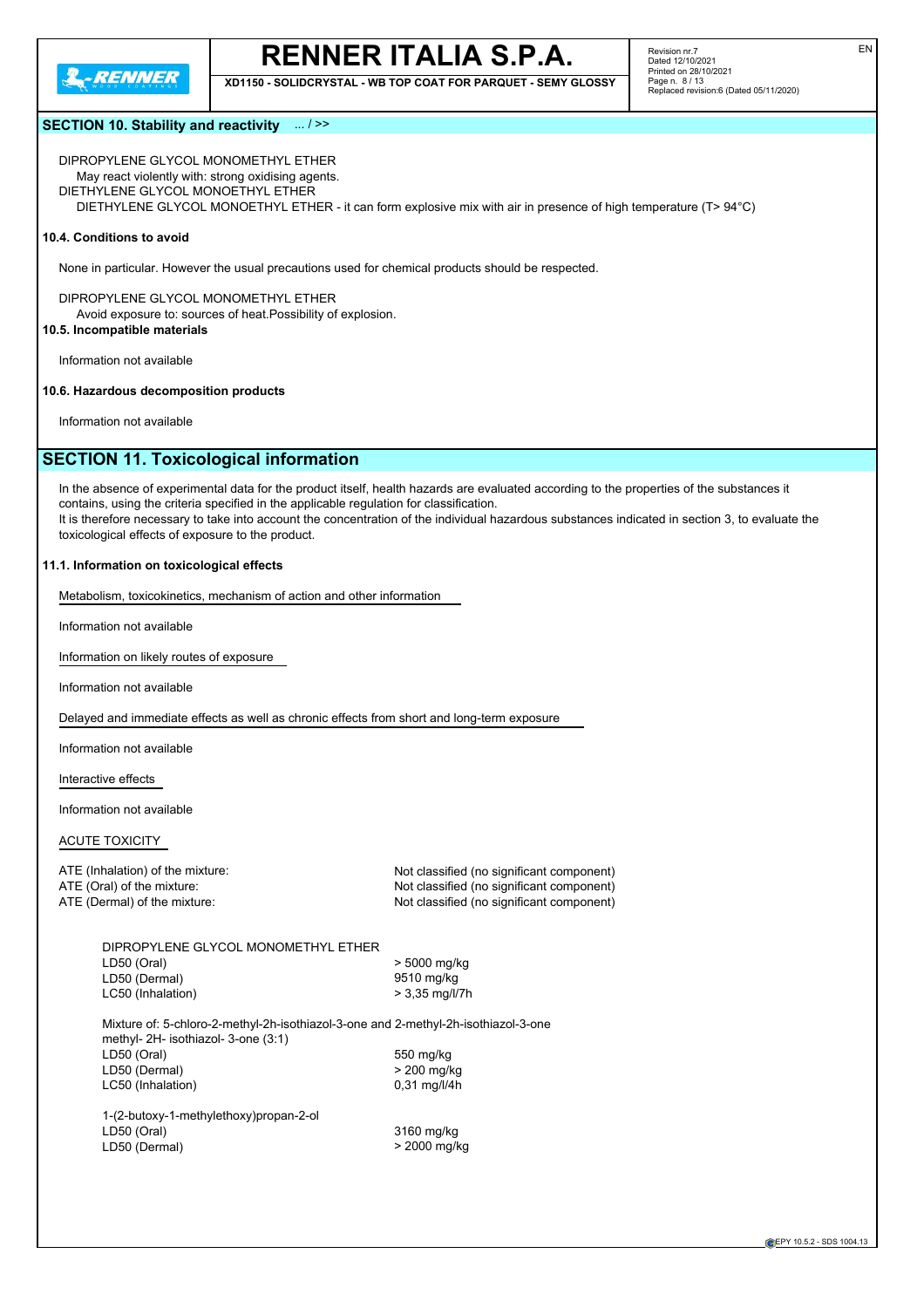

**XD1150 - SOLIDCRYSTAL - WB TOP COAT FOR PARQUET - SEMY GLOSSY**

Revision nr.7 Dated 12/10/2021 Printed on 28/10/2021 Page n. 9 / 13 Replaced revision:6 (Dated 05/11/2020)

### **SECTION 11. Toxicological information** ... / >>

DIETHYLENE GLYCOL MONOETHYL ETHER LD50 (Oral) 6031 mg/kg<br>
LD50 (Dermal) 6031 mg/kg<br>
9143 mg/kg LD50 (Dermal) 8143 mg/kg<br>
LC50 (Inhalation) 815 mg/kg<br>
9143 mg/kg<br>
9143 mg/kg LC50 (Inhalation)

#### SKIN CORROSION / IRRITATION

Does not meet the classification criteria for this hazard class

### SERIOUS EYE DAMAGE / IRRITATION

Does not meet the classification criteria for this hazard class

#### RESPIRATORY OR SKIN SENSITISATION

May produce an allergic reaction. Contains: Mixture of: 5-chloro-2-methyl-2h-isothiazol-3-one and 2-methyl-2h-isothiazol-3-one methyl- 2H- isothiazol- 3-one (3:1)

#### GERM CELL MUTAGENICITY

Does not meet the classification criteria for this hazard class

#### CARCINOGENICITY

Does not meet the classification criteria for this hazard class

#### REPRODUCTIVE TOXICITY

Does not meet the classification criteria for this hazard class

#### STOT - SINGLE EXPOSURE

Does not meet the classification criteria for this hazard class

### STOT - REPEATED EXPOSURE

Does not meet the classification criteria for this hazard class

#### ASPIRATION HAZARD

Does not meet the classification criteria for this hazard class

## **SECTION 12. Ecological information**

DIPROPYLENE GLYCOL MONOMETHYL ETHER

Use this product according to good working practices. Avoid littering. Inform the competent authorities, should the product reach waterways or contaminate soil or vegetation.

### **12.1. Toxicity**

| LC50 - for Fish                                                                                                           | > 1000 mg/l/96h Poecillia reticulata                         |
|---------------------------------------------------------------------------------------------------------------------------|--------------------------------------------------------------|
| EC50 - for Crustacea                                                                                                      | 1919 mg/l/48h Daphnia magna                                  |
| EC50 - for Algae / Aquatic Plants                                                                                         | > 969 mg/l/72h Pseudokirchneriella subcapitata               |
| Chronic NOEC for Crustacea                                                                                                | > 0.5 mg/l Daphnia magna                                     |
| Chronic NOEC for Algae / Aguatic Plants                                                                                   | 969 mg/l Pseudokirchneriella subcapitata                     |
| Mixture of: 5-chloro-2-methyl-2h-isothiazol-3-one and 2-methyl-2h-isothiazol-3-one<br>methyl- 2H- isothiazol- 3-one (3:1) |                                                              |
| LC50 - for Fish                                                                                                           | 0,58 mg/l/96h Danio rerio                                    |
| EC50 - for Crustacea                                                                                                      | 1,02 mg/l/48h Daphnia magna                                  |
| EC50 - for Algae / Aguatic Plants                                                                                         | 0,379 mg/l/72h Pseudokirchneriella subcapitata - growth rate |
| Chronic NOEC for Fish                                                                                                     | 0,098 mg/l Oncorhynchus mykiss (28 d)                        |
| Chronic NOEC for Crustacea                                                                                                | 0,004 mg/l Daphnia magna (21 d)                              |
| Chronic NOEC for Algae / Aquatic Plants                                                                                   | 0,032 mg/l Pseudokirchneriella subcapitata                   |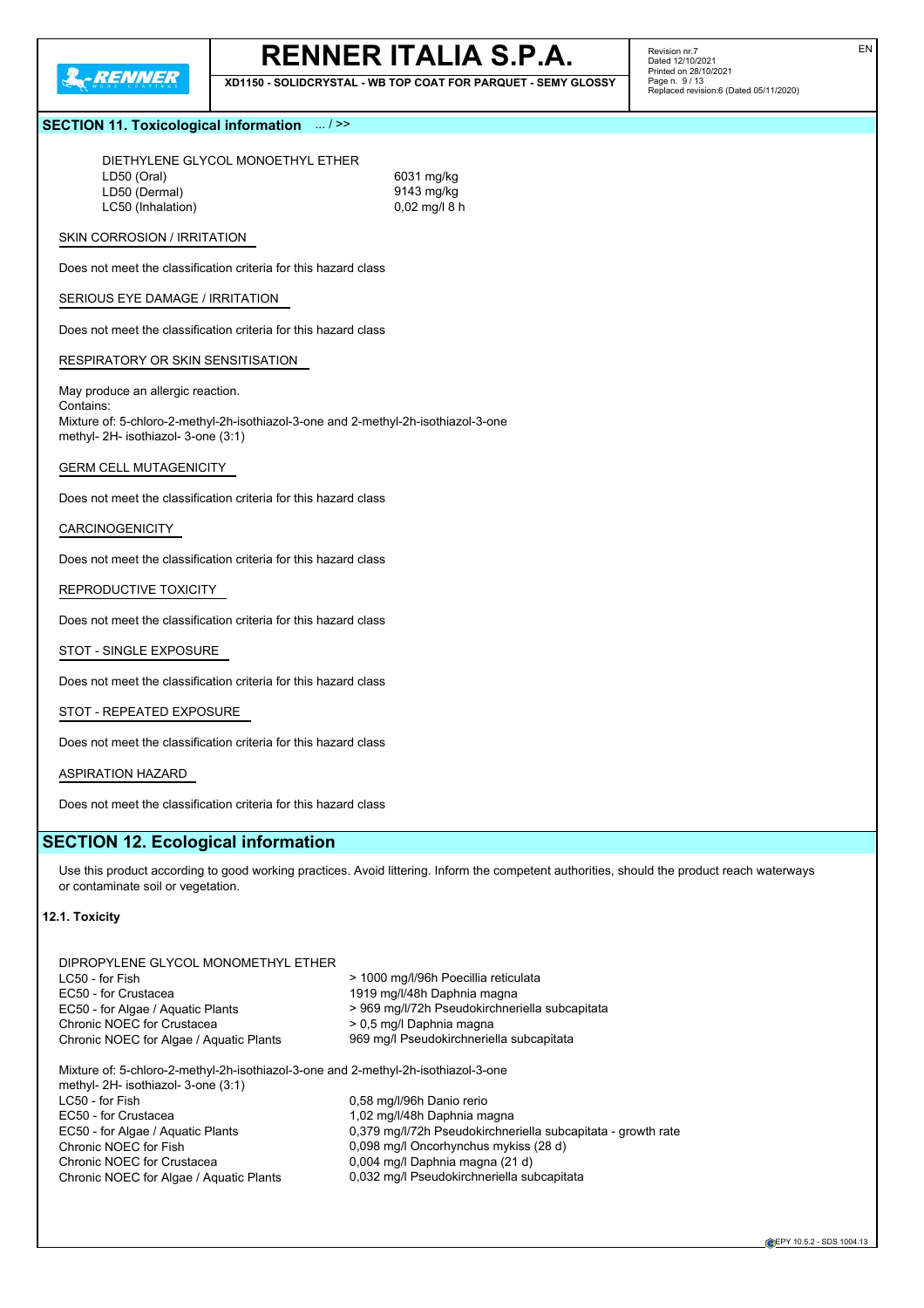

**XD1150 - SOLIDCRYSTAL - WB TOP COAT FOR PARQUET - SEMY GLOSSY**

Revision nr.7 Dated 12/10/2021 Printed on 28/10/2021 Page n. 10 / 13 Replaced revision:6 (Dated 05/11/2020)

# **SECTION 12. Ecological information** ... / >>

| 1-(2-butoxy-1-methylethoxy)propan-2-ol<br>LC50 - for Fish<br>EC50 - for Crustacea                                                                                                                                                                                                                                                                                                 | 841 mg/l/96h Poecilia reticulata<br>> 1000 mg/l/48h Daphnia magna                                                                                                                                                                                                       |  |  |
|-----------------------------------------------------------------------------------------------------------------------------------------------------------------------------------------------------------------------------------------------------------------------------------------------------------------------------------------------------------------------------------|-------------------------------------------------------------------------------------------------------------------------------------------------------------------------------------------------------------------------------------------------------------------------|--|--|
| DIETHYLENE GLYCOL MONOETHYL ETHER<br>LC50 - for Fish<br>EC50 - for Crustacea                                                                                                                                                                                                                                                                                                      | 10000 mg/l/96h Lepomis macrochirus<br>> 1982 mg/l/48h Daphnia magna                                                                                                                                                                                                     |  |  |
| 12.2. Persistence and degradability                                                                                                                                                                                                                                                                                                                                               |                                                                                                                                                                                                                                                                         |  |  |
| DIPROPYLENE GLYCOL MONOMETHYL ETHER<br>Solubility in water<br>Rapidly degradable                                                                                                                                                                                                                                                                                                  | 1000 - 10000 mg/l                                                                                                                                                                                                                                                       |  |  |
| Mixture of: 5-chloro-2-methyl-2h-isothiazol-3-one and 2-methyl-2h-isothiazol-3-one<br>methyl- 2H- isothiazol- 3-one (3:1)<br>NOT rapidly degradable                                                                                                                                                                                                                               |                                                                                                                                                                                                                                                                         |  |  |
| 1-(2-butoxy-1-methylethoxy)propan-2-ol<br>Rapidly degradable                                                                                                                                                                                                                                                                                                                      |                                                                                                                                                                                                                                                                         |  |  |
| DIETHYLENE GLYCOL MONOETHYL ETHER<br>Rapidly degradable                                                                                                                                                                                                                                                                                                                           | $> 80\%$                                                                                                                                                                                                                                                                |  |  |
| 12.3. Bioaccumulative potential                                                                                                                                                                                                                                                                                                                                                   |                                                                                                                                                                                                                                                                         |  |  |
| DIPROPYLENE GLYCOL MONOMETHYL ETHER<br>Partition coefficient: n-octanol/water                                                                                                                                                                                                                                                                                                     | 0,0043                                                                                                                                                                                                                                                                  |  |  |
| Mixture of: 5-chloro-2-methyl-2h-isothiazol-3-one and 2-methyl-2h-isothiazol-3-one<br>methyl- 2H- isothiazol- 3-one (3:1)<br>Partition coefficient: n-octanol/water                                                                                                                                                                                                               | 0,75                                                                                                                                                                                                                                                                    |  |  |
| DIETHYLENE GLYCOL MONOETHYL ETHER<br>Partition coefficient: n-octanol/water<br><b>BCF</b>                                                                                                                                                                                                                                                                                         | $-0.8$<br>< 100                                                                                                                                                                                                                                                         |  |  |
| 12.4. Mobility in soil                                                                                                                                                                                                                                                                                                                                                            |                                                                                                                                                                                                                                                                         |  |  |
| DIPROPYLENE GLYCOL MONOMETHYL ETHER<br>Partition coefficient: soil/water                                                                                                                                                                                                                                                                                                          | 0,28                                                                                                                                                                                                                                                                    |  |  |
| 12.5. Results of PBT and vPvB assessment                                                                                                                                                                                                                                                                                                                                          |                                                                                                                                                                                                                                                                         |  |  |
| On the basis of available data, the product does not contain any PBT or vPvB in percentage $\geq$ than 0,1%.                                                                                                                                                                                                                                                                      |                                                                                                                                                                                                                                                                         |  |  |
| 12.6. Other adverse effects                                                                                                                                                                                                                                                                                                                                                       |                                                                                                                                                                                                                                                                         |  |  |
| Information not available                                                                                                                                                                                                                                                                                                                                                         |                                                                                                                                                                                                                                                                         |  |  |
| <b>SECTION 13. Disposal considerations</b>                                                                                                                                                                                                                                                                                                                                        |                                                                                                                                                                                                                                                                         |  |  |
| 13.1. Waste treatment methods                                                                                                                                                                                                                                                                                                                                                     |                                                                                                                                                                                                                                                                         |  |  |
| Reuse, when possible. Neat product residues should be considered special non-hazardous waste.<br>Disposal must be performed through an authorised waste management firm, in compliance with national and local regulations.<br><b>CONTAMINATED PACKAGING</b><br>Contaminated packaging must be recovered or disposed of in compliance with national waste management regulations. |                                                                                                                                                                                                                                                                         |  |  |
| <b>SECTION 14. Transport information</b>                                                                                                                                                                                                                                                                                                                                          |                                                                                                                                                                                                                                                                         |  |  |
| regulations.                                                                                                                                                                                                                                                                                                                                                                      | The product is not dangerous under current provisions of the Code of International Carriage of Dangerous Goods by Road (ADR) and by<br>Rail (RID), of the International Maritime Dangerous Goods Code (IMDG), and of the International Air Transport Association (IATA) |  |  |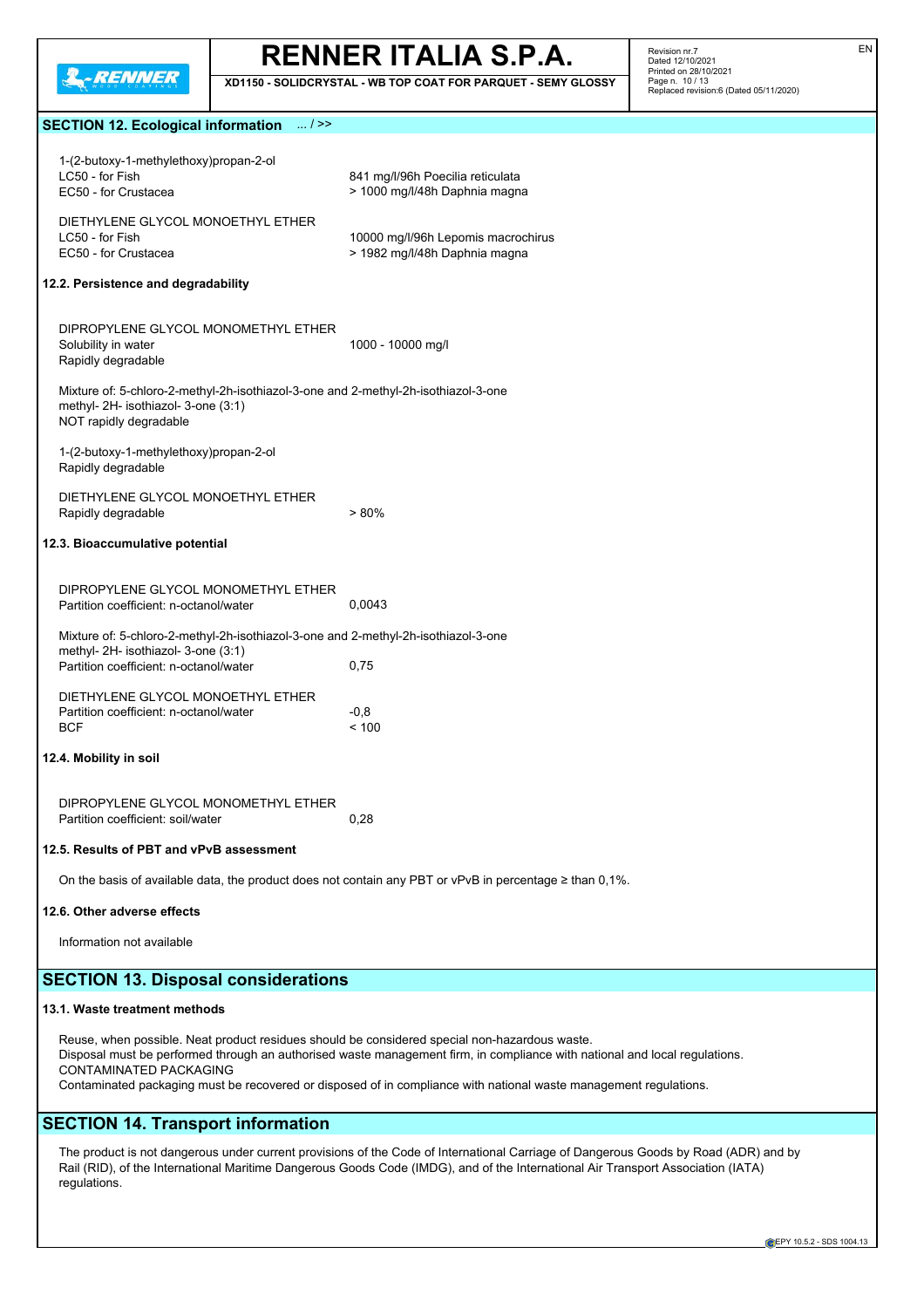**XD1150 - SOLIDCRYSTAL - WB TOP COAT FOR PARQUET - SEMY GLOSSY**

Revision nr.7 Dated 12/10/2021 Printed on 28/10/2021 Page n. 11 / 13 Replaced revision:6 (Dated 05/11/2020)

### **SECTION 14. Transport information** ... / >>

## **14.1. UN number**

Not applicable

#### **14.2. UN proper shipping name**

Not applicable

#### **14.3. Transport hazard class(es)**

Not applicable

#### **14.4. Packing group**

Not applicable

## **14.5. Environmental hazards**

Not applicable

#### **14.6. Special precautions for user**

Not applicable

#### **14.7. Transport in bulk according to Annex II of Marpol and the IBC Code**

Information not relevant

# **SECTION 15. Regulatory information**

#### **15.1. Safety, health and environmental regulations/legislation specific for the substance or mixture**

Seveso Category - Directive 2012/18/EC: None

Restrictions relating to the product or contained substances pursuant to Annex XVII to EC Regulation 1907/2006

**Product** Point 40 Contained substance Point 75

Regulation (EC) No. 2019/1148 - on the marketing and use of explosives precursors Not applicable

Substances in Candidate List (Art. 59 REACH) On the basis of available data, the product does not contain any SVHC in percentage  $\geq$  than 0,1%.

Substances subject to authorisation (Annex XIV REACH)

# **None**

Substances subject to exportation reporting pursuant to (EC) Reg. 649/2012:

**None** 

Substances subject to the Rotterdam Convention:

**None** 

Substances subject to the Stockholm Convention: **None** 

Healthcare controls Information not available

VOC (Directive 2004/42/EC) : Two - pack performance coatings.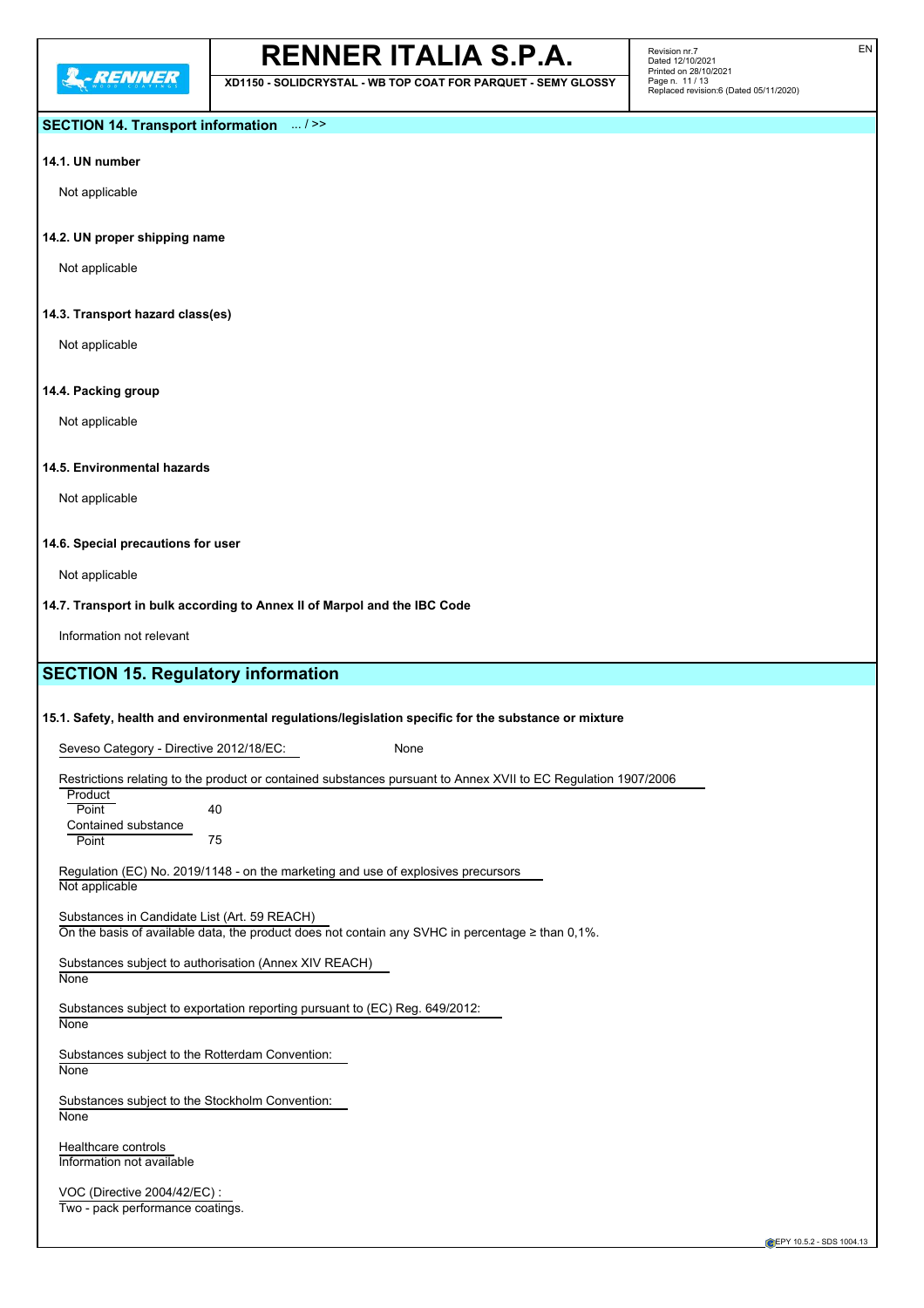

**XD1150 - SOLIDCRYSTAL - WB TOP COAT FOR PARQUET - SEMY GLOSSY**

## **SECTION 15. Regulatory information** ... / >>

#### **15.2. Chemical safety assessment**

A chemical safety assessment has not been performed for the preparation/for the substances indicated in section 3.

## **SECTION 16. Other information**

Text of hazard (H) indications mentioned in section 2-3 of the sheet:

| <b>Acute Tox. 2</b>      | Acute toxicity, category 2                                         |
|--------------------------|--------------------------------------------------------------------|
| Acute Tox. 3             | Acute toxicity, category 3                                         |
| Skin Corr. 1B            | Skin corrosion, category 1B                                        |
| <b>Skin Sens. 1</b>      | Skin sensitization, category 1                                     |
| <b>Aquatic Acute 1</b>   | Hazardous to the aquatic environment, acute toxicity, category 1   |
| <b>Aquatic Chronic 1</b> | Hazardous to the aquatic environment, chronic toxicity, category 1 |
| H310                     | Fatal in contact with skin.                                        |
| H330                     | Fatal if inhaled.                                                  |
| H301                     | Toxic if swallowed.                                                |
| H314                     | Causes severe skin burns and eye damage.                           |
| H317                     | May cause an allergic skin reaction.                               |
| H400                     | Very toxic to aquatic life.                                        |
| H410                     | Very toxic to aquatic life with long lasting effects.              |
| <b>EUH210</b>            | Safety data sheet available on request.                            |

LEGEND:

- ADR: European Agreement concerning the carriage of Dangerous goods by Road
- CAS NUMBER: Chemical Abstract Service Number
- CE50: Effective concentration (required to induce a 50% effect)
- CE NUMBER: Identifier in ESIS (European archive of existing substances)
- CLP: EC Regulation 1272/2008
- DNEL: Derived No Effect Level
- EmS: Emergency Schedule
- GHS: Globally Harmonized System of classification and labeling of chemicals
- IATA DGR: International Air Transport Association Dangerous Goods Regulation
- IC50: Immobilization Concentration 50%
- IMDG: International Maritime Code for dangerous goods
- IMO: International Maritime Organization
- INDEX NUMBER: Identifier in Annex VI of CLP
- LC50: Lethal Concentration 50%
- LD50: Lethal dose 50%
- OEL: Occupational Exposure Level
- PBT: Persistent bioaccumulative and toxic as REACH Regulation
- PEC: Predicted environmental Concentration
- PEL: Predicted exposure level
- PNEC: Predicted no effect concentration
- REACH: EC Regulation 1907/2006
- RID: Regulation concerning the international transport of dangerous goods by train
- TLV: Threshold Limit Value
- TLV CEILING: Concentration that should not be exceeded during any time of occupational exposure.
- TWA STEL: Short-term exposure limit
- TWA: Time-weighted average exposure limit
- VOC: Volatile organic Compounds
- vPvB: Very Persistent and very Bioaccumulative as for REACH Regulation
- WGK: Water hazard classes (German).

#### GENERAL BIBLIOGRAPHY

- 1. Regulation (EC) 1907/2006 (REACH) of the European Parliament
- 2. Regulation (EC) 1272/2008 (CLP) of the European Parliament
- 3. Regulation (EU) 790/2009 (I Atp. CLP) of the European Parliament
- 4. Regulation (EU) 2015/830 of the European Parliament
- 5. Regulation (EU) 286/2011 (II Atp. CLP) of the European Parliament
- 6. Regulation (EU) 618/2012 (III Atp. CLP) of the European Parliament
- 7. Regulation (EU) 487/2013 (IV Atp. CLP) of the European Parliament
- 8. Regulation (EU) 944/2013 (V Atp. CLP) of the European Parliament
- 9. Regulation (EU) 605/2014 (VI Atp. CLP) of the European Parliament
- 10. Regulation (EU) 2015/1221 (VII Atp. CLP) of the European Parliament
- 11. Regulation (EU) 2016/918 (VIII Atp. CLP) of the European Parliament
- 12. Regulation (EU) 2016/1179 (IX Atp. CLP)